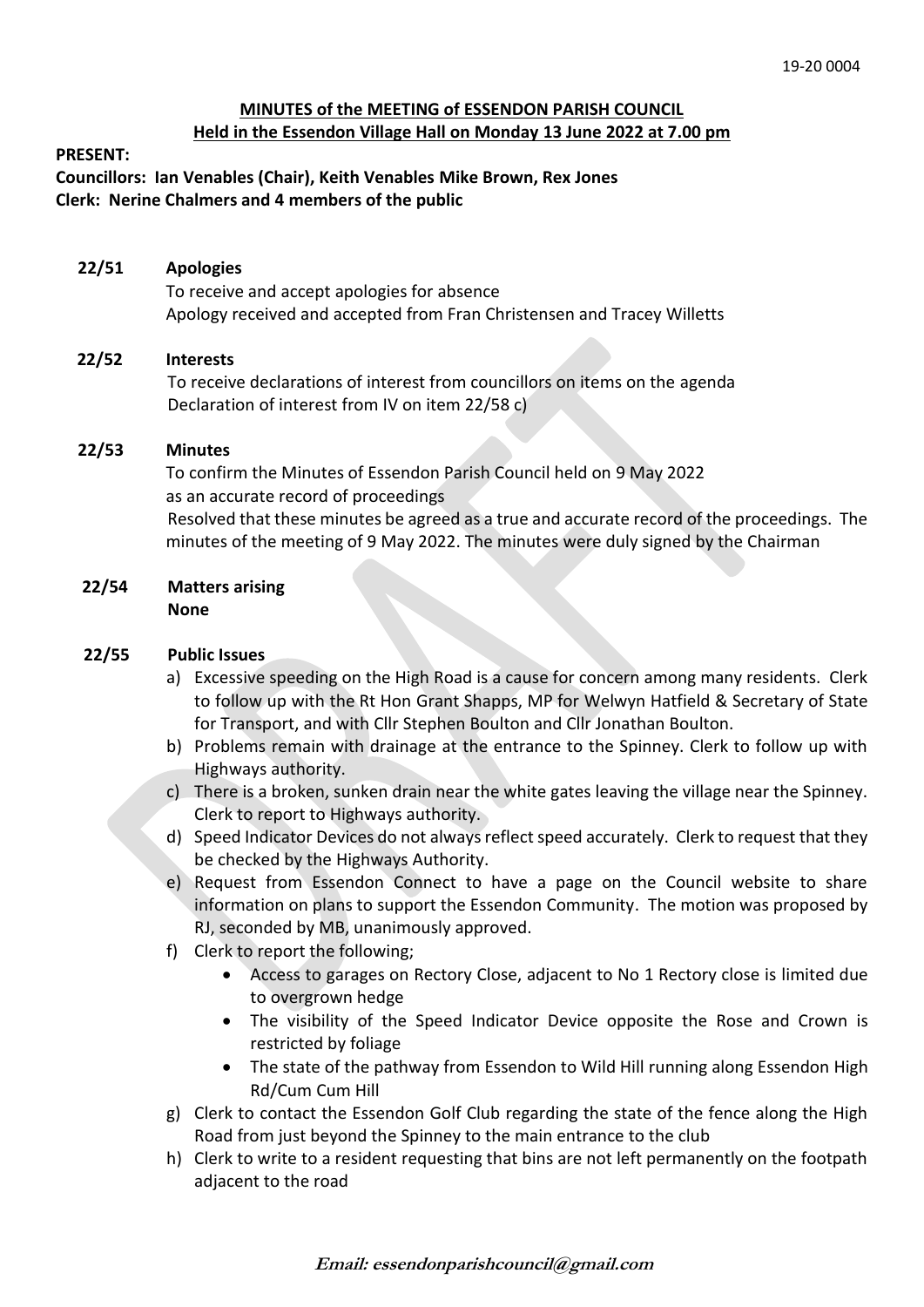# **22/56 To receive updates on:**

- a) 21/26 c) Drains on West End Lane Report from Ringway that funding has been approved by County
- b) Damaged road surface on Essendon Hill Ringway is aware and has this in its planning
- c) Closure of Candlestick pub not a permanent closure
- d) Replacement of skylights in the Village Hall work underway
- e) White gates on either end of the village clerk to write again to Cllr Stephen Boulton
- f) The Grade II listed building, the Ice House which is falling into disrepair. This is a matter for the Welwyn Hatfield Planning Department which has been informed

# **22/57 Planning**

Update on notifications received and considered for planning applications between 10 May 2022 and 13 June 2022. No objection was raised to any of these applications, including the most recent:

## **Application Reference:** 6/2022/1288/HOUSE

**Proposed development at:** The Spinney High Road Essendon Hatfield AL9 6HP **Proposal**: Erection of a single storey timber clad contemporary garden building.

- a) **Appeal Reference** APP/C1950/W/22/3297335 Holwell Court Farm Holwell Court Hatfield AL9 5RL Redevelopment of the existing farmyard and non-designated Heritage Assets to create 6 dwellings (2 x 3-bed, 2 x 4-bed and 2 x 5-bed) and an annexe/holiday let with associated parking, amenity space and biodiversity areas
- b) **Application Reference:** 6/2022/1062/TPO **Proposed development at:** Bedwell End School Lane Essendon Hatfield Hertfordshire AL9 6HL **Proposal**: Group of 12 self-seeded Sycamore trees - remove to ground level to avoid danger to property and traffic. Approved
- c) **Application Reference:** 6/2022/0674/HOUSE **Proposed development at:** 7 Rectory Close Essendon Hatfield Hertfordshire AL9 6HG **Proposal**: Erection of outbuilding at rear of garden. Approved
- d) **Application Reference:** 6/2022/0472/HOUSE **Proposed development at:** Farmleigh Berkhamsted Lane Essendon Hatfield AL9 6JS **Proposal**: Erection of first floor side extension over part of existing garage, replacement of existing utility door with a window to match existing and change to white painted render external materials, demolish existing conservatory. Approved
- e) **Application Reference:** 6/2022/0992/TPO **Proposed development at:** Essendon Place, Dairy Lodge High Road Essendon Hatfield Hertfordshire AL9 6HU **Proposal**: T1 - Oak, Lift canopy to about 5m and reduce remaining crown by 30% to bring in all overextended limbs to form a more rounded shape T2 - Lift the canopy of the Yew tree to about 4 meters T3 - Lift the canopy of the Yew tree to about 4 meters T4 -Lift the canopy of the Yew tree to about 4 meters. Information only.
- f) **Application Reference:** 6/2022/0504/FULL **Proposed development at:** Follyfoot Farm Woodfield Lane Hatfield AL9 6JJ **Proposal**: Agricultural storage building and agricultural and forestry track. Approved
- g) **Application Reference:** 6/2022/1076/TPO **Proposed development at:** The Spinney High Road Essendon Hatfield AL9 6HP **Proposal**: Reduce 8 Lime Trees by 4-5 meters (4-5m off the top and brining the sides in to shape) due to excessive shading size and untidiness, all are covered by two blanket TPOs ( TPO3 W4 and TPO 618 (2017) W1) Information only
- h) **Application Reference:** 6/2022/0890/COND **Proposed development at:** Little House West End Lane Essendon Hatfield Hertfordshire AL9 6AU **Proposal**: Submission of details pursuant to condition 1 (types and colours of external finishes) on planning application 6/2021/2652/HOUSE Approved

**Email: essendonparishcouncil@gmail.com**